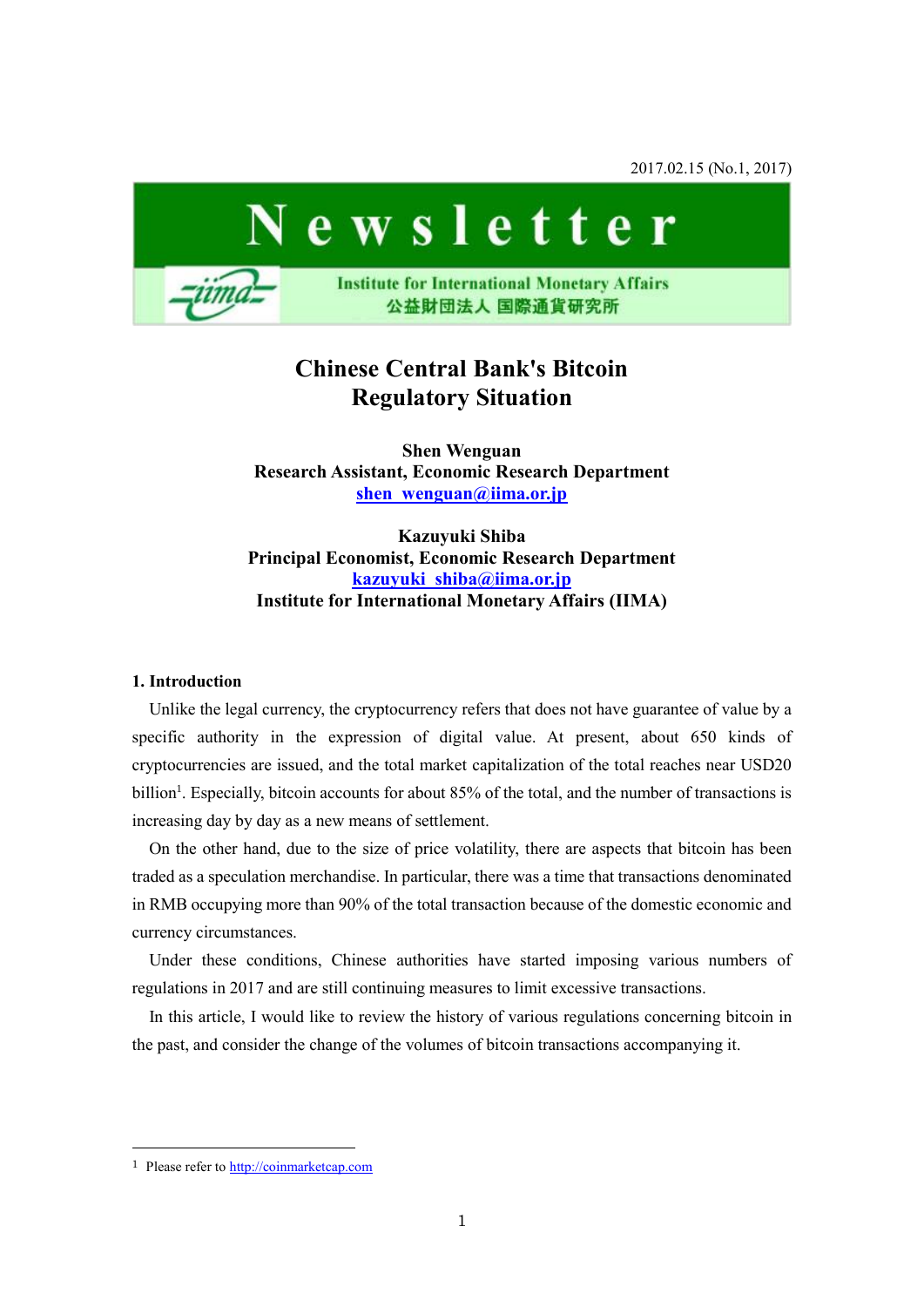# **2. Recent Regulatory Trends**

Since January 2017, the Chinese central bank (PBoC) jointly inspected China's main bitcoin trading platforms with relevant departments of the Chinese government to take a series of regulatory measures. The inspection level is much higher than the general internet financial risk investigation, showing the degree of attention of the central bank to the supervision of the bitcoin.

| Date                          | Event (Both PBoC and Bitcoin Platforms)                                                                                                                                                                                                                                                                                                                                       |
|-------------------------------|-------------------------------------------------------------------------------------------------------------------------------------------------------------------------------------------------------------------------------------------------------------------------------------------------------------------------------------------------------------------------------|
| $\textcircled{1}$<br>2017.1.6 | PBoC met with the management of three largest bitcoin platforms (Bitcoin<br>China (BTCC), Huobi, and OK Coin) in Beijing and Shanghai, suggesting<br>that there may be legal risks, policy risks, and technical risks. Requiring its<br>management must carry out self-examination in compliance with the law<br>and regulations                                              |
| $\circled{2}$<br>2017.1.11    | PBoC announced it established joint inspection teams in Beijing and<br>Shanghai, stationed in major bitcoin trading platforms to carry out the on-<br>site inspection.                                                                                                                                                                                                        |
| (3)<br>2017.1.18              | PBoC announced that the joint inspection teams discovered that some<br>bitcoin trading platforms carried out illegal financing business, relating to<br>abnormal market volatility.<br>The inspection team also found some problems, such as the lack of sound<br>anti-money laundering internal control system, and the investor's funds were<br>not subject to supervision. |
| $\circled{4}$<br>2017.1.25    | BTCC, Huobi, and OK Coin announced that they will collect 0.2%<br>transaction fees for each deal, and will stop leveraged financing.                                                                                                                                                                                                                                          |
|                               | PBoC announced that the investigation of the bitcoin trading platforms will<br>continue. The next step will focus on payment and settlement, anti-money<br>laundering, foreign exchange management, financial security and other<br>aspects.                                                                                                                                  |
| $\circledS$<br>2017.2.8       | The inspection teams engaged in other smaller 9 platforms in Beijing put<br>forward specific requirements. The announcement said that the platforms<br>shall not offer leveraged financing service, shall not violate the laws and<br>regulations on anti-money laundering, foreign exchange administration,<br>payment and settlement, taxation and so on.                   |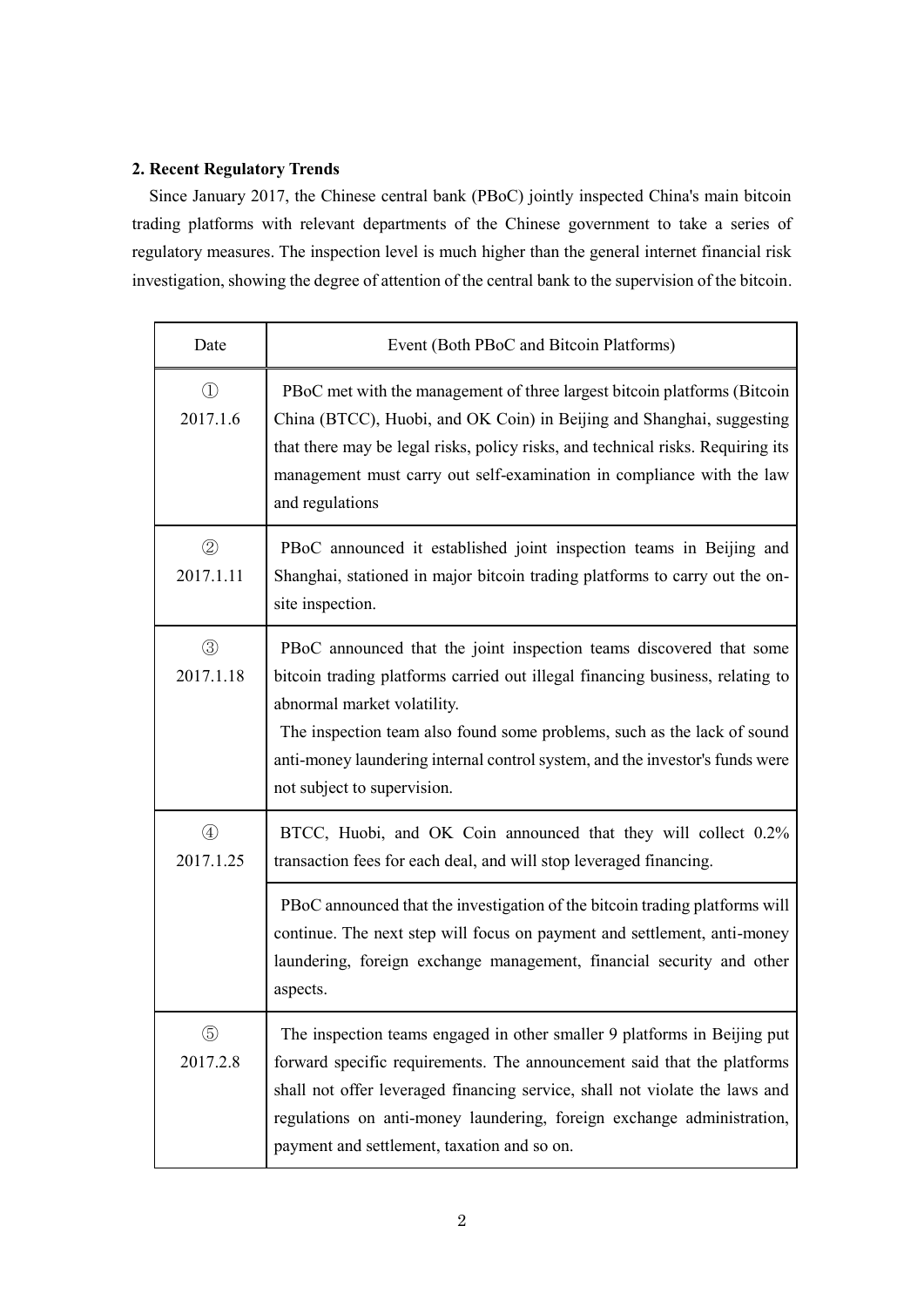|                           | If there is a bitcoin trading platform in violation of the above requirements,<br>the inspection team may ask relevant departments to close down the<br>platform.                                                                                                                                                                                     |
|---------------------------|-------------------------------------------------------------------------------------------------------------------------------------------------------------------------------------------------------------------------------------------------------------------------------------------------------------------------------------------------------|
| $\circled{6}$<br>2017.2.9 | Huobi and OK Coin announced that they will stop withdrawal of the bitcoin<br>as there was an imperfection in provision for anti-money laundering, as a<br>response to the inspection of February 8 <sup>th</sup> .<br>They also announced that in order to reconstruct the structure, the stop of<br>the withdrawal will maintain 1 month at longest. |

(Source: <http://www.pbc.gov.cn/> and others)

#### **3. Regulatory Background**

#### **(1) Regulatory Motives**

The main motives of this time's regulations are:

- Bitcoin price soared by the end of 2016, the highest point was close to RMB9, 000- per bitcoin. Because of high leverage and speculative investment, there are huge risks of this bubble. Bitcoin changed from a small speculative virtual currency into a hot investment boom in China. If the high price attracts more and more ordinary people to follow this speculative boom, may cause the same results like the  $P2P<sup>2</sup>$  resulting in a large number of ordinary people lose money and lead to social problems.
- In the context of the devaluation of the RMB, some media reported that some people exchanged RMB to bitcoin, and then sold in US dollars to bypass the strict regulation of foreign exchange.
- Cases involving money-laundering, illegal fund-raising and other illegal activities happened.

#### **(2) The Origin of Regulation**

-

China's first bitcoin regulation occurred in October 2013. The boss of GBL, which was a Chinese bitcoin trading platform which ranked world's 5th biggest in market size, tried to abscond with money, resulted in the losses of more than RMB30 million and GBL was also accused. This outbreak of China's first bitcoin platform fraud is considered to directly promote the introduction of regulatory policy by the Chinese government.

On December 5th, 2013, PBoC and other five ministries issued a notice: "**Prevention of Risks** 

<sup>&</sup>lt;sup>2</sup> Service that mediates the lending and borrowing of money between individuals by using the internet. The Chinese authority announced the enforcement of the regulations on August 2016.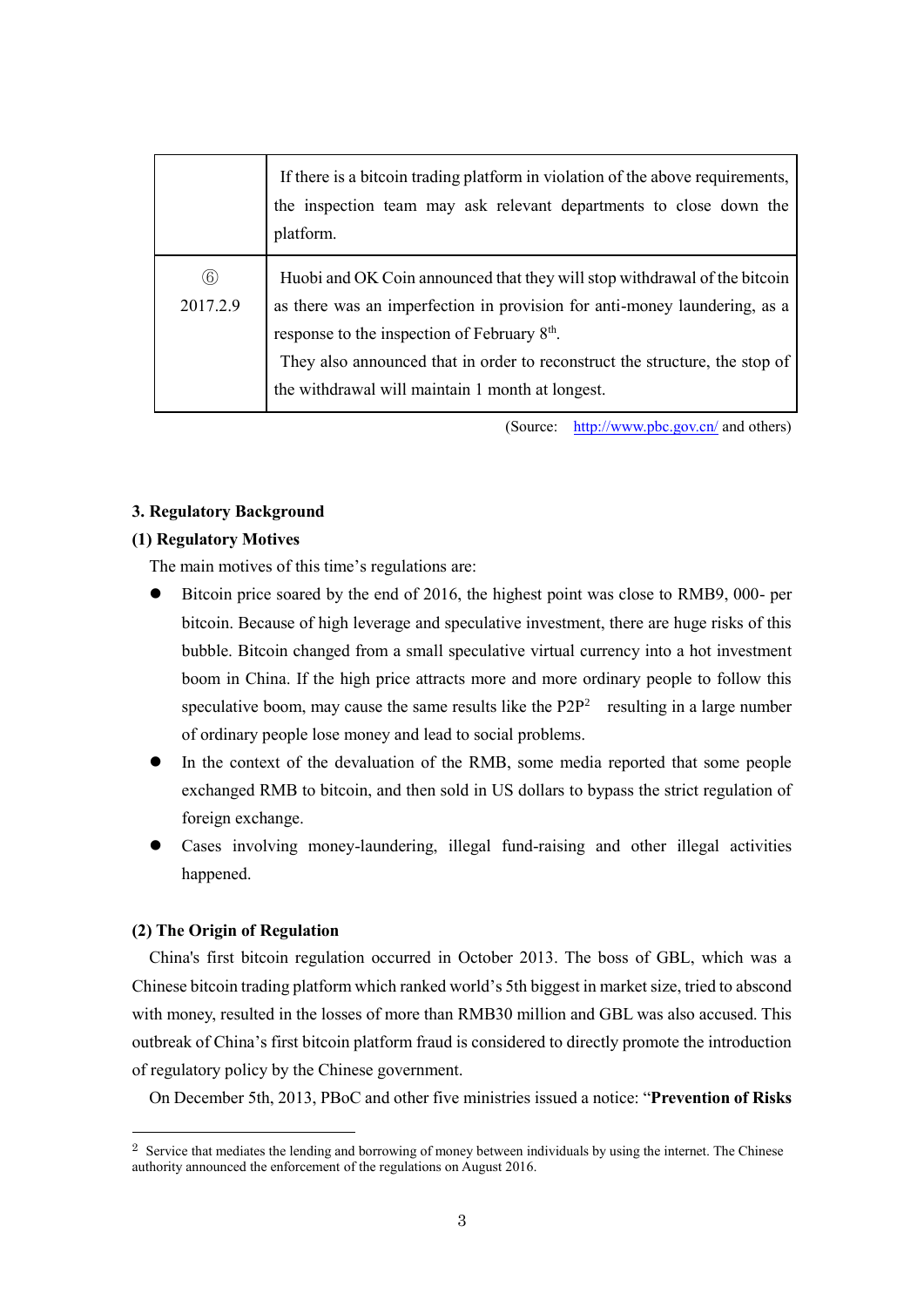**Associated with Bitcoin**", made PBoC became the world's first central bank which announced regulatory policies on the bitcoin and its trading platforms.

The points of this notice were:

- In this notice, PBoC clarified the nature of the bitcoin, which the bitcoin is not issued by the monetary authorities, does not have the same legal status of money, cannot and should not be used as currency in the market circulation.
- This document also requires financial institutions and payment institutions not to directly or indirectly provide customers with services related to bitcoin. The notice also said that bitcoin is a specific virtual good, because of its small market capacity, anonymous and geographical restrictions, there may be a high speculation or money laundering risk, and may be used by criminals.

 But it didn't close the door. It said that the bitcoin transactions, as acts of buying and selling goods on the internet, people have the freedom of participation at their own risk.

After the introduction of this document, bitcoin platforms have indeed received the notification of stopping services from the banks, and bitcoin-related business settlement services were stopped. However, the platforms used prepaid code to bypass the provisions, that is, the users transfer money to a third party company, to get a code, then use the code to charge the account to bypass the regulation.

But even this policy has not been strictly enforced for a long time, after several months, the bank channels of the platforms is gradually restored.

## **(3) The Bubbles of Bitcoin Market**

After several years of development, China became the world's most important player of bitcoin. In 2016, China's bitcoin trading volume accounted for more than 90% of global transaction volume, and the volume of China's three largest bitcoin trading platforms accounted for 80% of the global bitcoin market's volume for a long time.

However, it is noteworthy that there were bubbles in China's bitcoin market beyond its surface of huge trading volume and high price.

 In the aspect of **volume**. Because of intense competition, China's trading platforms didn't charge transaction fee. So, some investors use the computer programs for high-frequency automatic quantitative trading to earn the price gaps between the different platforms.

The platforms also create "fake transactions" to increase the volume. It means that the trading platform only needs to set an account to accept deals from only a specific blockchain address, the address is another set account. This kind of left-hand to a right-hand transaction only increases the volume but has no true bitcoin transfer. The trading platforms believed that larger volume could attract investors. Because the bitcoin is still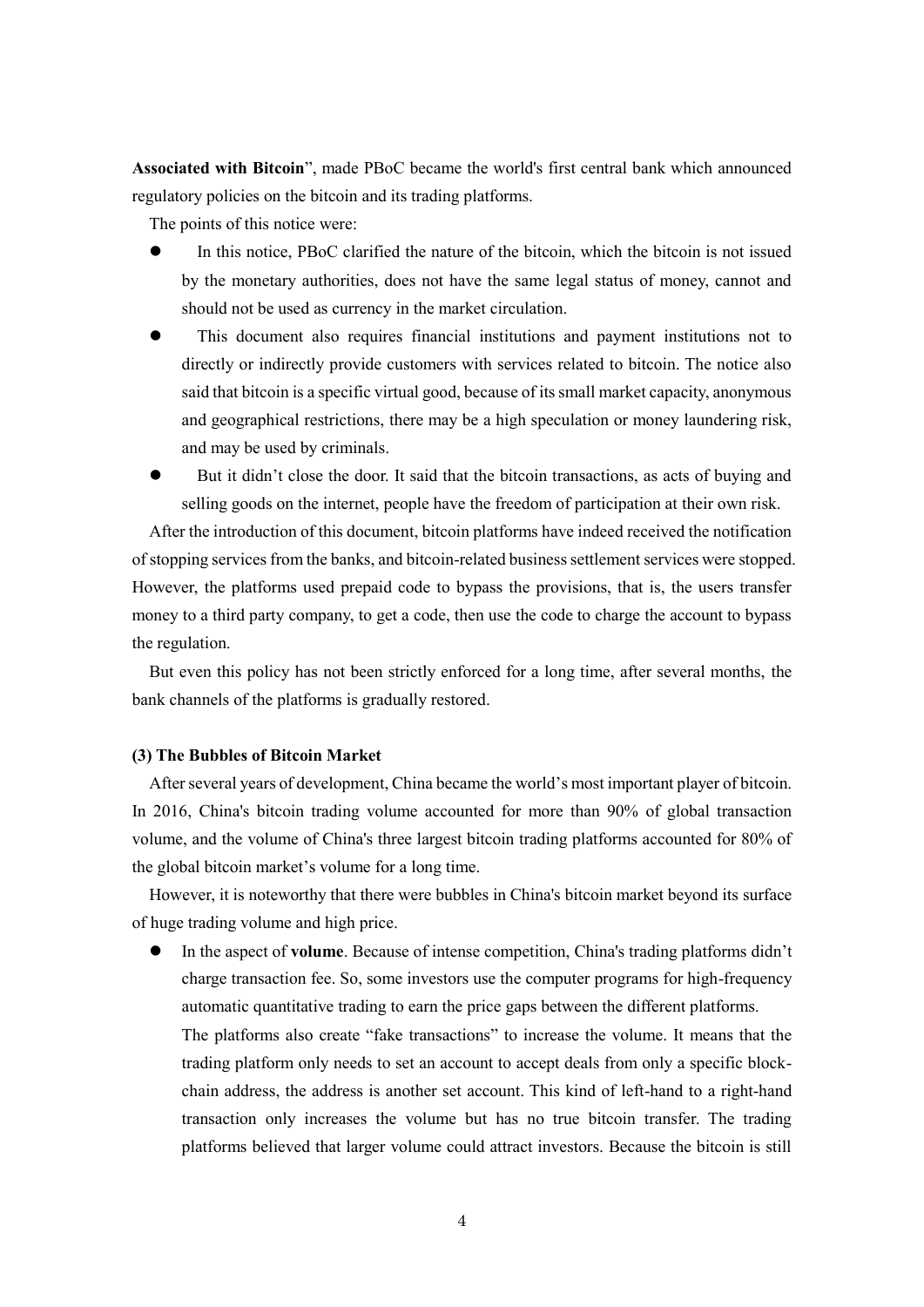in a gray area and lacks supervision, it's difficult for normal investors to find out fake transactions.

 In the aspect of **price**. One of the key reasons for the price spike in 2016 is leveraged trading. Because there is no transaction fee, beside the withdrawal charge that happens when users withdraw bitcoins into RMB, the platform's main profit is the leveraged financing fees, the annualized interest rates may as maximum 40%. The platforms typically offer leverage up to five times and the platforms encouraged users to use high leverage, which made the bitcoin price increased speculatively.

#### **4. The Regulatory Effect and Future Forecasts**

On January 25th, the three biggest platforms all announced that 0.2% transaction fees for each deal, and stopped leveraged financing. Also on February 9th, part of the platforms announced that the bitcoins in the account cannot be converted into RMB anymore within one month.

The high transaction fees made the high-frequency quantitative transaction and false transactions difficult to continue. Leveraged financing and derivative services have also been completely halted, which made the current Chinese bitcoin market has become a relatively simple non-leveraged market. The latest ban on conversion further hit the market.

These measures directly led to a significant reduction in trading volume, the price reduced significantly right after the regulatory movements but raised back again because of the influence of the international market. But, compares to its peak hit on the beginning of January, the volume is extremely low right now, which it means apparent that the market overheated mood has become calm. And it indicates that the boom in China had become over.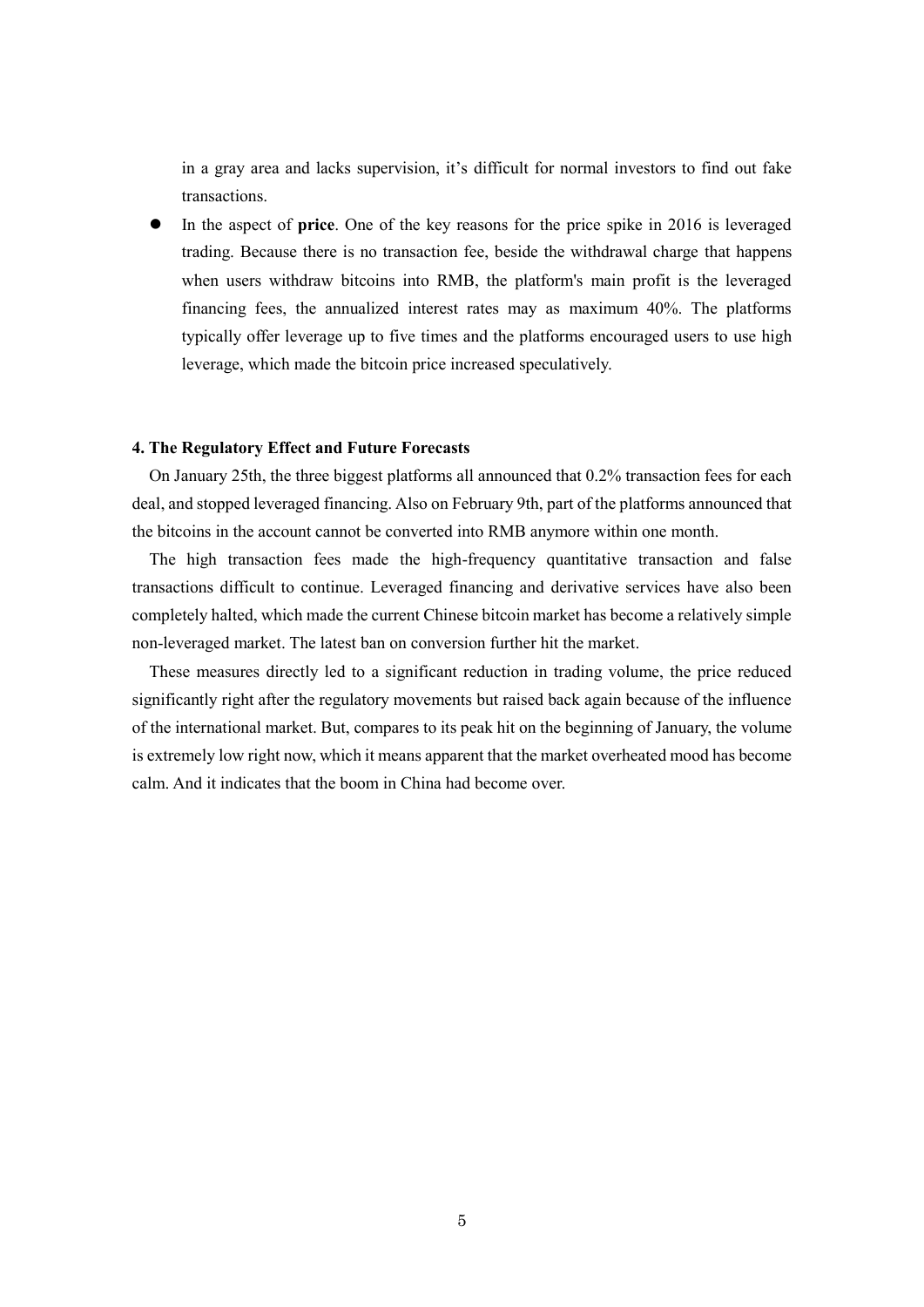

**Graph 1.1 : Process of the Transaction Volume of Each Currency**

**Graph 1.2 : Process (From January 14th, 2017)**



<sup>(</sup>Graph made by IIMA by the source of [https://www.coinhills.com](https://www.coinhills.com/) and others) (Numbers are linked to the event which is descried at page2)

As PBoC announced that the investigation of the bitcoin trading platform will still continue, there may have more information to appear in the future.